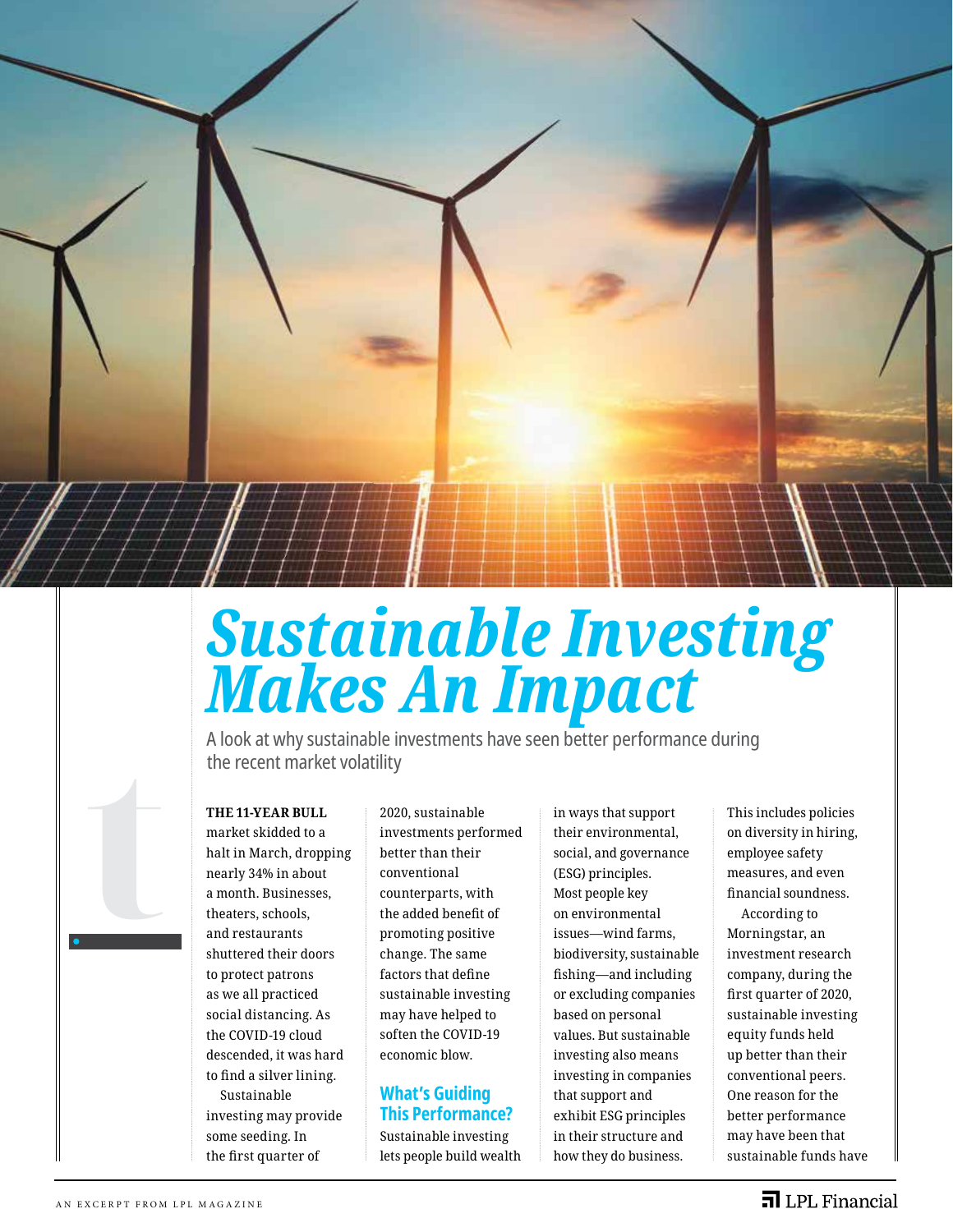less exposure to energy stocks than market indexes, and the energy sector declined about 50% in the first quarter of 2020.

Another potential factor is that sustainable investments have a higher allocation to "high-quality" companies—companies with strong financials. Sustainable investing includes looking for companies that exhibit better ESG ratings relative to their peers. These companies typically have fewer hidden risks, known as off-balance sheet liabilities, and are positioned to better withstand unexpected events—like a global pandemic.

It makes sense that sustainable funds would hold up well in a market impacted by a global pandemic because these funds and their managers already have taken steps to develop policies addressing ESG concerns, such as scarce resources, employee relations, and board structure. Their long-term planning, transparency, and ESG policies were designed, in part, to help them weather crises.

There are a few theories that help illuminate why sustainable funds may be performing better right now:

### **LESS EXPOSURE TO ENERGY STOCKS,**

whose sector declined about 50% in the first quarter of 2020. Sustainable funds typically have less exposure to those stocks compared to market indexes.

- **ALLOCATION TO "HIGH-QUALITY" COMPANIES,**  such as those with strong financials and those with better ESG ratings than their peers. These companies typically have fewer hidden risks and are better positioned to withstand unexpected events like a global pandemic.
- **POLICIES ADDRESSING ESG CONCERNS,** such as scarce resources, employee relations, and board structure, which help these companies weather crises.

## **Sustainable Investing in Action**

Sustainable investing also incorporates corporate governance, often in the form of shareholder action. In the early stages of the COVID-19 pandemic, sustainable investors urged the business community to take specific actions. Shareholders looked to companies with sustainable practices to provide benchmarks on paid leave, the health

and safety of workers,

# **Sustainable investing lets people build wealth in ways that support their ESG principles.**

supplier and customer relationships, financial prudence, and other crisis concerns.1

The human toll from COVID-19 has been enormous, and we're still gauging the long-term physical and emotional impact of this vicious virus. While people are fighting for their lives, they're struggling to pay rent and utilities and even put food on their tables. The impact to people and communities has been enormous, and unfortunately, the greatest impact has been on the most financially vulnerable.

This is where the community-oriented aspect of sustainable investing comes into play. Options such as government-backed securities provide a financial infusion for underserved and economically disadvantaged communities while delivering a reasonable return on investment.

As part of the 2020 stimulus packages, mortgage giants Freddie Mac and Fannie Mae have instructed lenders to be more flexible with borrowers, providing some relief to the same people the sustainable investing strategy was trying to support. At the same time, the agency backing of the underlying loans helps assure investors they will continue to receive the expected return on their investments each month.2

### **Looking Beyond COVID-19**

Sustainable investments performed as well as expected in the first quarter, which was consistent with longerterm performance. The MSCI KLD 400 Social Index provides exposure to companies with strong relative ESG ratings and excludes companies whose products have negative social or environmental impacts. Since its inception in May 1990, the MSCI KLD 400 Social Index has outperformed the S&P 500 Index.

In addition, flows into sustainable investing funds during first quarter 2020 surpassed those in fourth quarter 2019, setting a new record.<sup>3</sup> Obviously, investors are 1: Investor Statement on Coronavirus. Domini. March 26, 2020

- 2: RBC Access Capital Strategy Update. RBC Global Asset Management. April 1, 2020.
- 3: Despite the Downturn, U.S. Sustainable Funds Notch a Record Quarter for Flows, Morningstar, April 9, 2020